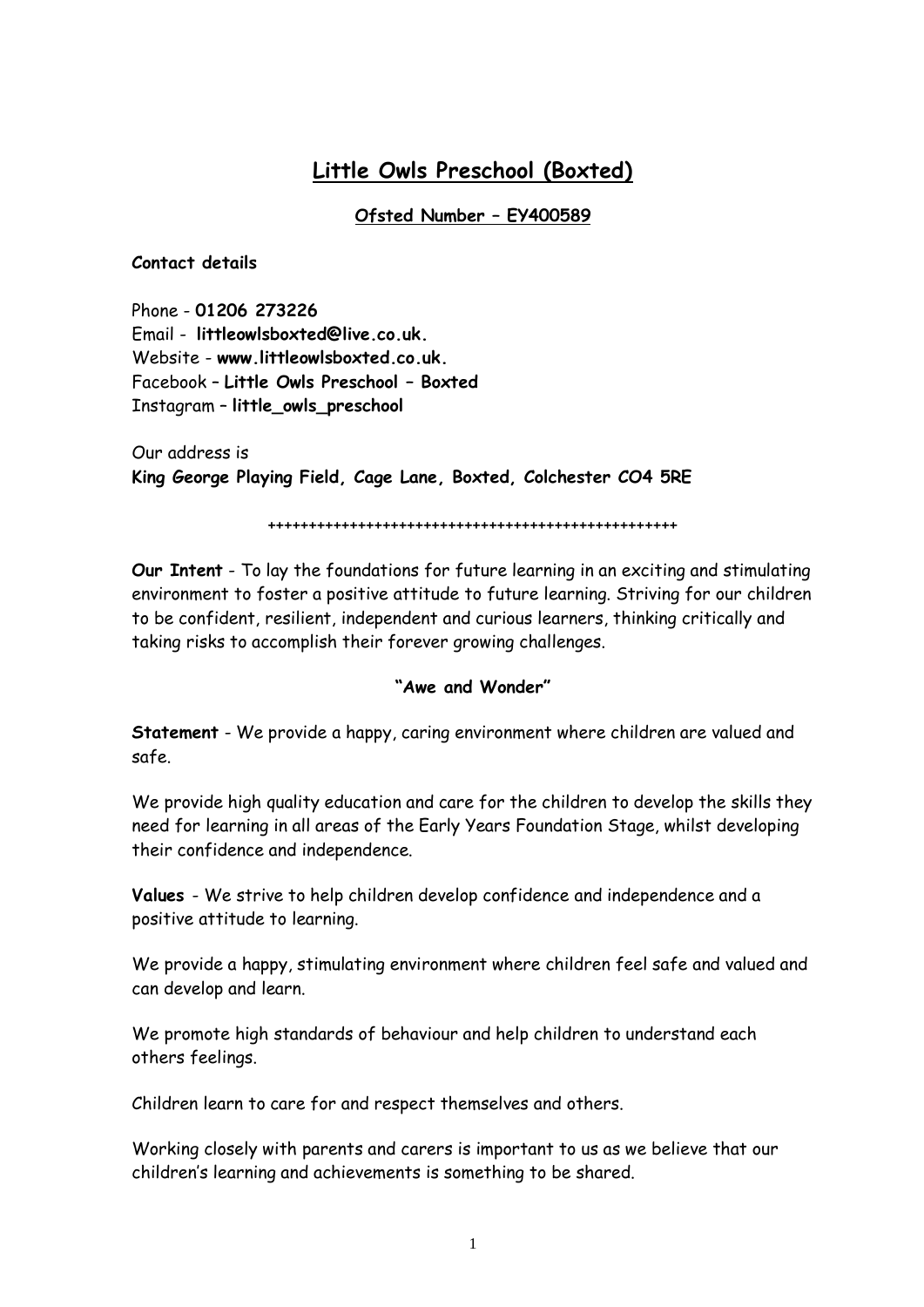**Curriculum** - We consider the all-round development of the children. We provide opportunities which enable the children to exercise options and express ideas, reflect on experiences and information, share thoughts and make decisions and discoveries.

We follow children's interests and add to their knowledge and vocabulary, scaffolding learning while we play. Our curriculum helps us to establish where a child's learning starts and how we progress that child. All children develop at different rates and we need to allow for repetition, deeper knowledge and consolidation of learning before moving a child on. Our learning environment covers all 7 areas of learning and is rich and inviting, promoting engagement in play with meaningful adult engagement to support the children in their play.

We plan using children's interests, keypersons next steps, in the moment opportunities and topics to incorporate new learning and experiences.

We use a balanced mix of child initiated, adult supported, adult initiated and in the moment pedagogy.

Throughout the year we organise visits on and off the premises to enhance the children's learning. The children have the opportunity to take part in Forest School during their time with us.

#### **About Little Owls Preschool**

We are a charitable company, registered with the Charity Commission, and run by a voluntary Board of Trustees made up mostly of parents. We encourage parental involvement, and welcome parents who wish to take an active part in the running of the preschool, either by becoming a trustee or by helping with fundraising. The Board of Trustees has overall responsibility for the management of the preschool, whilst the managers and team of staff manage the day to day running of the setting. We have a team of qualified and experienced preschool practitioners. In addition, our business manager deals with all the administration.

We are registered with Ofsted to care for children from two to five years of age, and accept government funded children. As an Ofsted registered provider, we follow the welfare and the learning and development requirements of the Early Years Foundation Stage framework, and are inspected regularly by Ofsted. Please see our last inspection in our website.

We are very fortunate to have sole use of a purpose-designed building on the village playing field, and have a very open outdoor space right outside our building. We are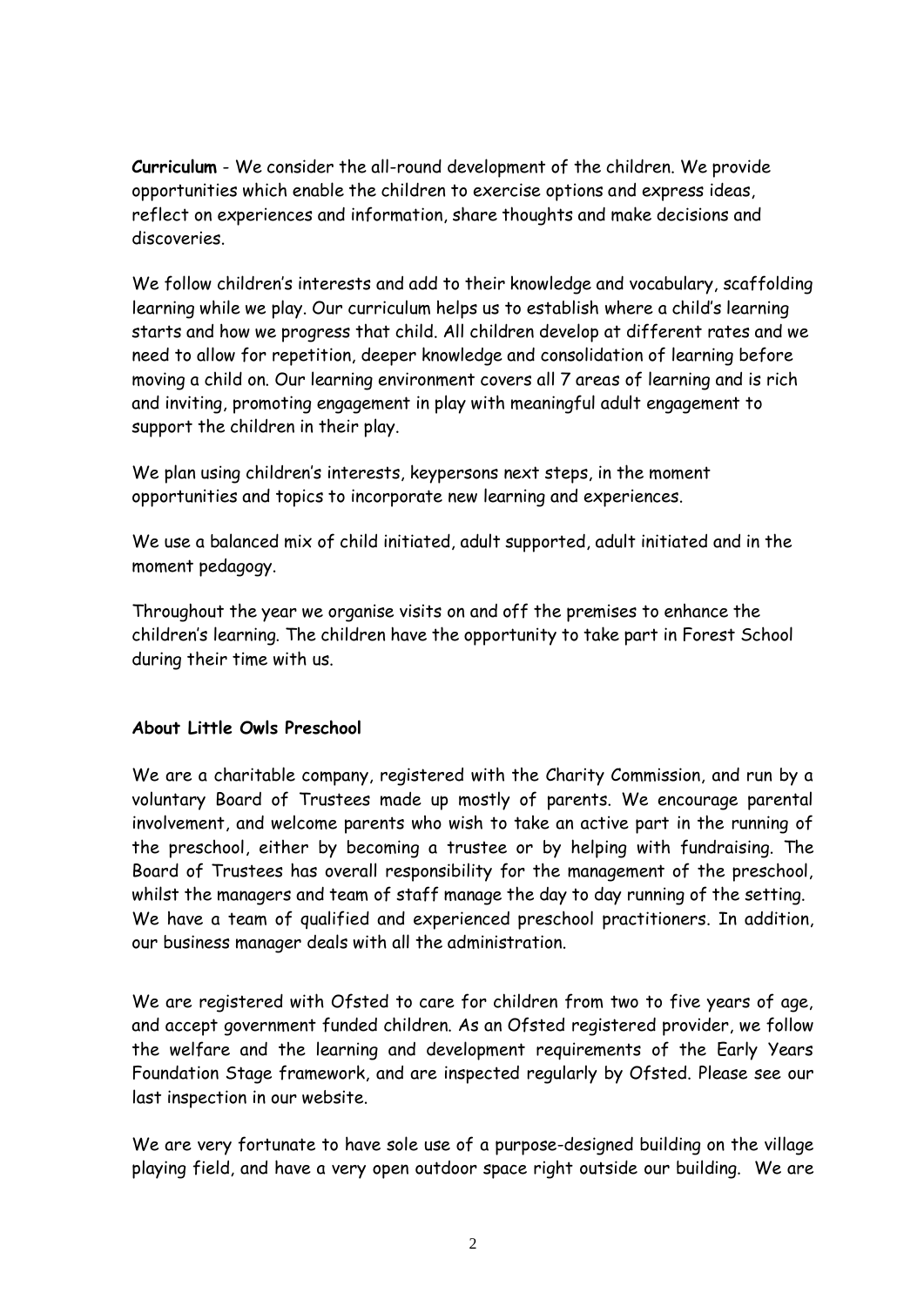also lucky to have our own Forest School teacher and a nearby forest area. Parents and visitors can use the adjoining car park.

# **Staff**

We have an experienced team of qualified staff, most of whom are trained to Level 3. All staff receive regular training in safeguarding children and paediatric first aid and attend professional development courses to improve and update their knowledge. In addition, we have a business manager, who deals with all administration. All our staff and their qualifications can be viewed on our website and on our preschool premises. All staff have been DBS checked. Each member of staff also has a keyperson role, supporting a small group of children and their parents.

# **The Early Years Foundation Stage**

The EYFS reflects the outcomes of Every Child Matters: being healthy, staying safe, enjoying and achieving, making a positive contribution and achieving economic wellbeing.

We ensure that we meet both the learning and development requirements and the welfare requirements of the EYFS. The four guiding themes of the EYFS are:

- **A Unique Child** every child is a competent learner from birth who can be resilient, capable, competent and self-assured.
- **Positive Relationships** children learn to be strong and independent from a base of loving and secure relationships with parents and/or a key person.
- **Enabling Environments** the environment plays a key role in supporting and extending children's development and learning.
- **Learning and Development** children develop and learn in different ways and at different rates and all areas of Learning and Development are equally important and inter-connected.

The EYFS divides children's learning and development into seven areas, three 'prime areas' and four 'specific areas':

#### **Prime areas**

- communication and language
- physical development
- personal, social and emotional development

#### **Specific areas**

- **literacy**
- mathematics
- understanding the world
- expressive arts and design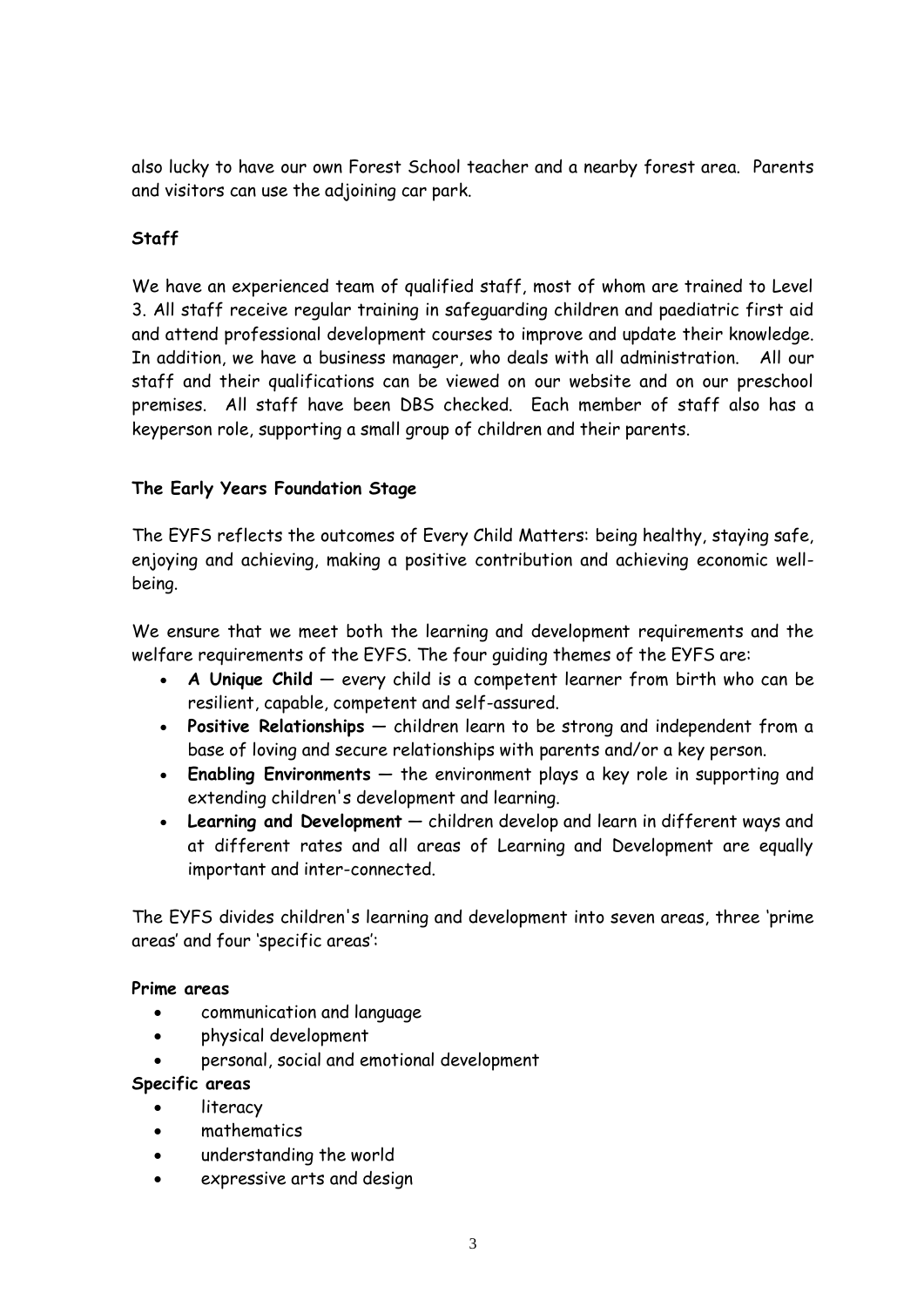For each area, the guidance sets out early learning goals. These goals state what children will normally be expected to know and to be able to do by the end of the reception year at primary school. With the youngest children, we focus on the three prime areas, which are considered to be the basis for successful learning in the other 'specific' areas. There is a more equal focus on all areas as the children grow in confidence and ability. All areas are delivered through a wide range of activities, with a balance of adult-led and child-initiated activities. Our planning is led by the children – their interests, their needs and their stages of development. In a normal session activities and resources are provided which encourage and develop

- art and creativity
- imaginative play
- musical awareness
- enjoyment of stories
- manipulation skills
- co-ordination and balance
- early literacy and maths
- independence in self care
- and most importantly, good speaking, listening and understanding, which is the basis for successful future learning

Children have free access to almost all of our equipment and resources and can choose which activities to take part in. We encourage independence and whilst adults are always on hand to give support when needed, children will always spend a good amount of their time on their self-initiated play. We consider it important that children are allowed to become engrossed in their play and our routines are set up so that children can play without interruption as much as possible. Part of the role of adults in the setting is to support and extend learning experiences, but we believe that children need time to learn and explore independently too.

# **Tapestry Learning Journeys**

#### **What is the Learning Journey?**

Your child's Learning Journey is a record of their learning and development during the Early Years Foundation Stage (0-5 years). Practitioners at preschool observe your child and these observations form the Learning Journey. Information from parents is also included so that we can take account of skills that your child shows at home. We use these assessments and observations to plan next steps for each child and to make sure that extra early support is given if a child's development or learning is delayed for any reason.

# **What is Tapestry?**

We use a digital form of Learning Journey, provided by Tapestry, building a secure online Learning Journey for each child. Observations are made using iPads during the preschool sessions. Photos or videos accompany most observations. As a parent you are given a username and password to enable you to access your child's Learning Journey from any mobile device or computer, wherever and whenever you choose.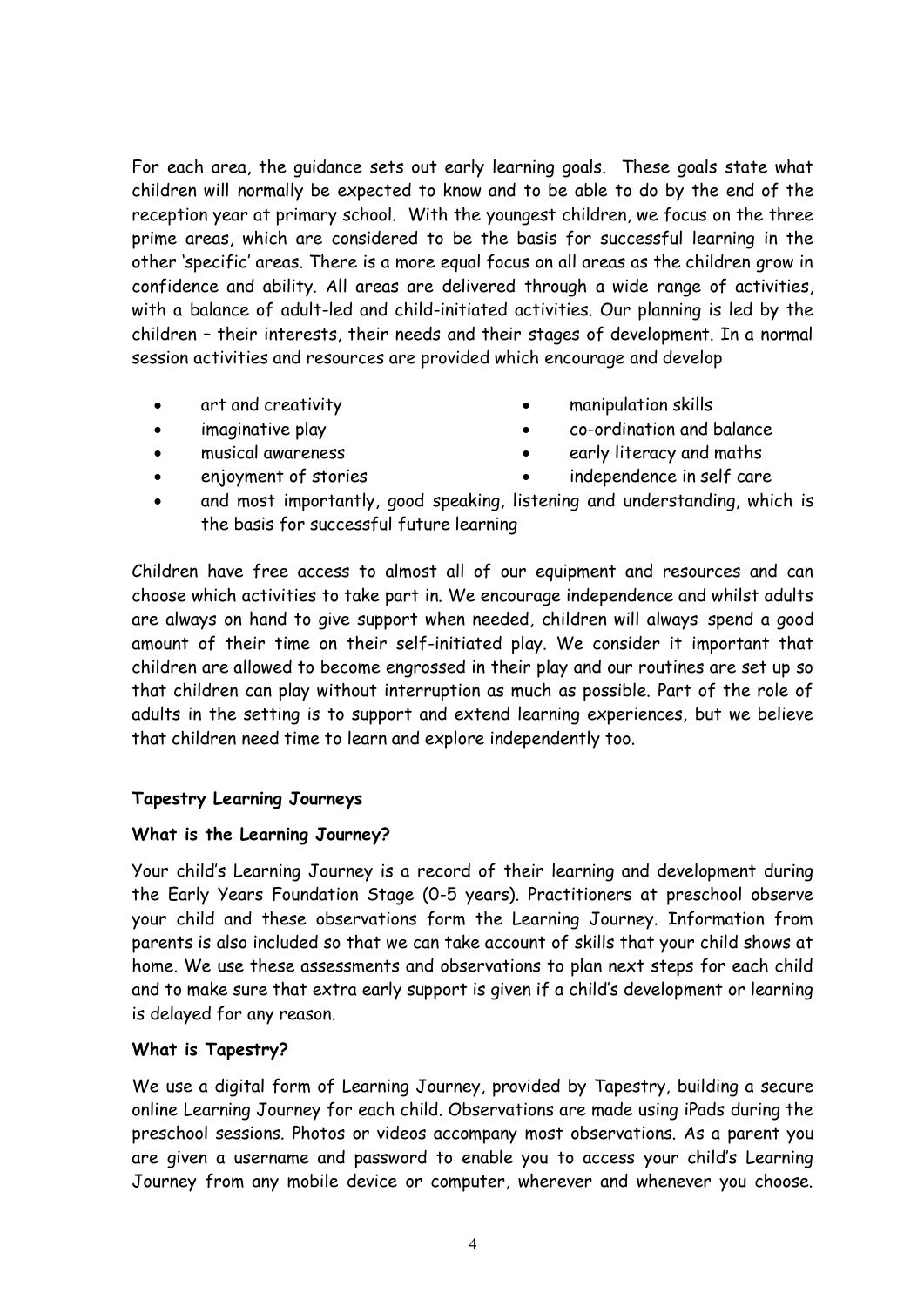Many preschools, nurseries and reception classes also use Tapestry, so we can transfer the Learning Journey to the new setting or school when your child leaves us.

#### **How can you as a parent contribute to the Learning Journey?**

- We encourage your involvement with your child's learning journey, you can add photos and details of what your child has been learning at home.
- Your key person may assess the information you've given if it tells us something new about your child's learning or development.
- You can reply to the observations that have been done by preschool staff.
- Your key person may ask you if you can add a post or photo about a specific area of development, such as using a computer or speech (especially if your child is generally very quiet within the preschool environment).
- Your initial 'About Me' information will be entered into Tapestry to help with compiling the 'starting points' assessment.

#### **How do we monitor progress?**

Your key person will be using their professional judgement and Tapestry to look at how your child has progressed over a period of time. She can use it to help plan for the next steps in your child's learning. We can also look at how different groups of children (e.g. boys, girls, 2-year-olds) are progressing as a group so that we can look at what we provide for different groups.

If your child is due a 2-year check, this will be done on Tapestry and you will be given access to it online. The exact timing of this progress check will depend on the age at which a child starts attending preschool and the number of hours a week he/she attends, but where possible it will be completed before the health visitor's 2-year developmental check so that any concerns or developmental delays can be identified an addressed at an early age.

#### **Will you have a copy of the Learning Journey when your child leaves Little Owls?**

If your child is moving to a setting or school which also uses Tapestry, the Learning Journey will be transferred and will carry on in the new setting. If the new setting doesn't use Tapestry, you will be able to download the Learning Journey as a PDF file.

#### **Little Owls Preschool policy statements**

The preschool has a full range of policies and procedures to ensure that the children in our care are looked after in safety and with consideration for their family background, ethnicity and needs. The policies are available to view at the preschool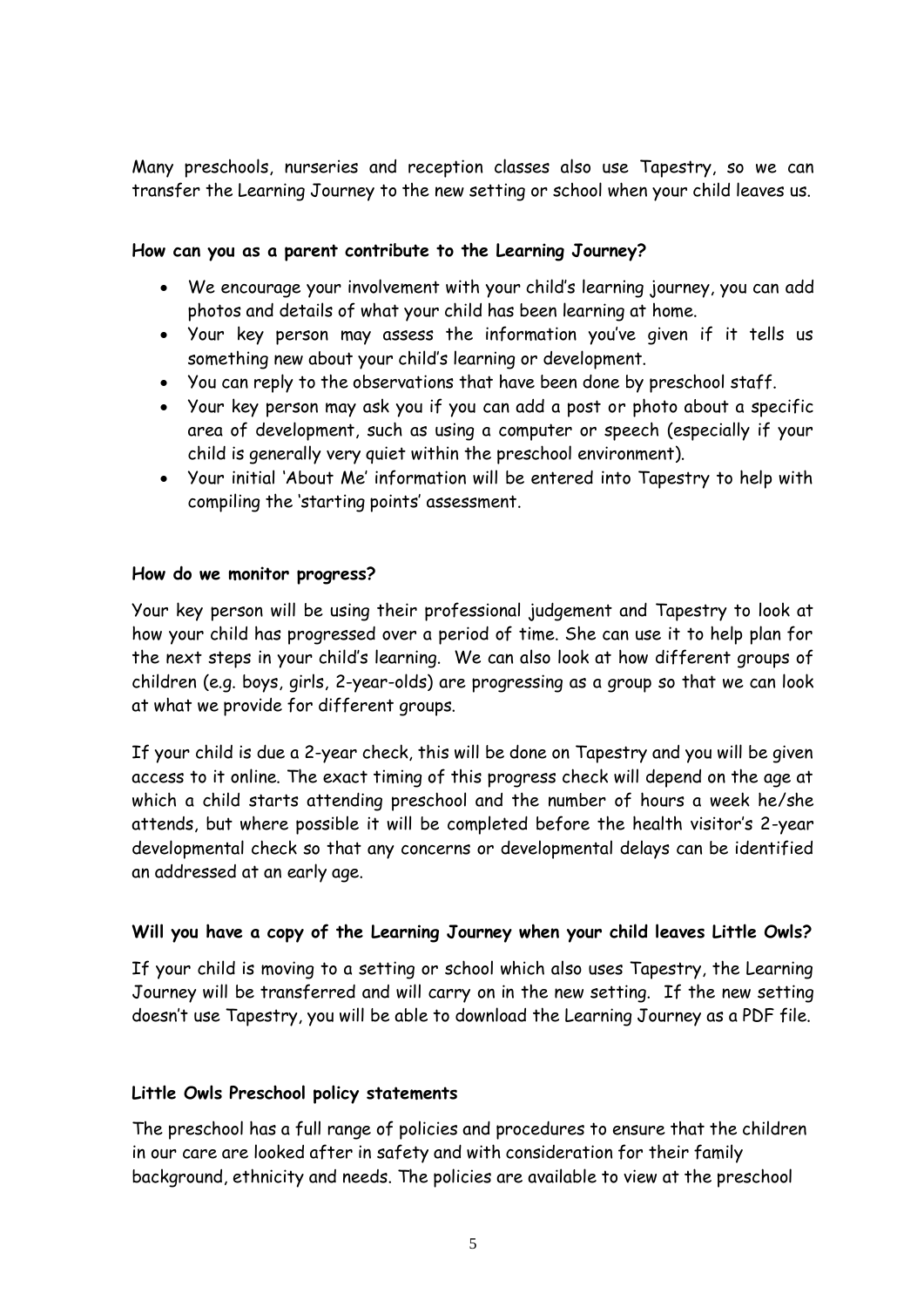and on our website *[www.littleowlsboxted.co.uk.](http://www.littleowlsboxted.co.uk/)* 

Our policies are in line with the general welfare requirements of the EYFS:

**Safeguarding** – *we take necessary steps to safeguard and promote the welfare of children, children's behaviour is managed effectively and appropriately for their stage of development and individual need, and we promote the good health of the children, taking necessary steps to prevent the spread of infection and appropriate actions when they are ill.*

**Suitable people** - *we ensure that adults looking after children, or having unsupervised access to them, are suitable to do so.*

**Suitable premises** - *outdoor and indoor spaces, furniture and toys are safe and suitable for their purpose*.

**Organisation** - *we plan and organise our systems to ensure that every child receives an enjoyable and challenging learning and development experience that is tailored to meet their individual needs. We maintain records, policies and procedures required*  for the safe and efficient management of the setting and to meet the needs of the *children.*

#### **Safeguarding and Complaints Policy**

All our policies can be found on our website [\(www.littleowlsboxted.co.uk\)](http://www.littleowlsboxted.co.uk/), but it is very important that you read the safeguarding and complaints policies The telephone number for Ofsted is 0300 123 1231 or email [enquiries@ofsted.gov.uk.](mailto:enquiries@ofsted.gov.uk) We also hold a hard copy of all policies on the premises which can be viewed at any time.

#### **Website**

On our website you will find all general information, our most recent Ofsted report, and our half termly blog about what the children will be learning and how you can support them at home. Along with term dates and PD days. All our procedures and policies can also be found here.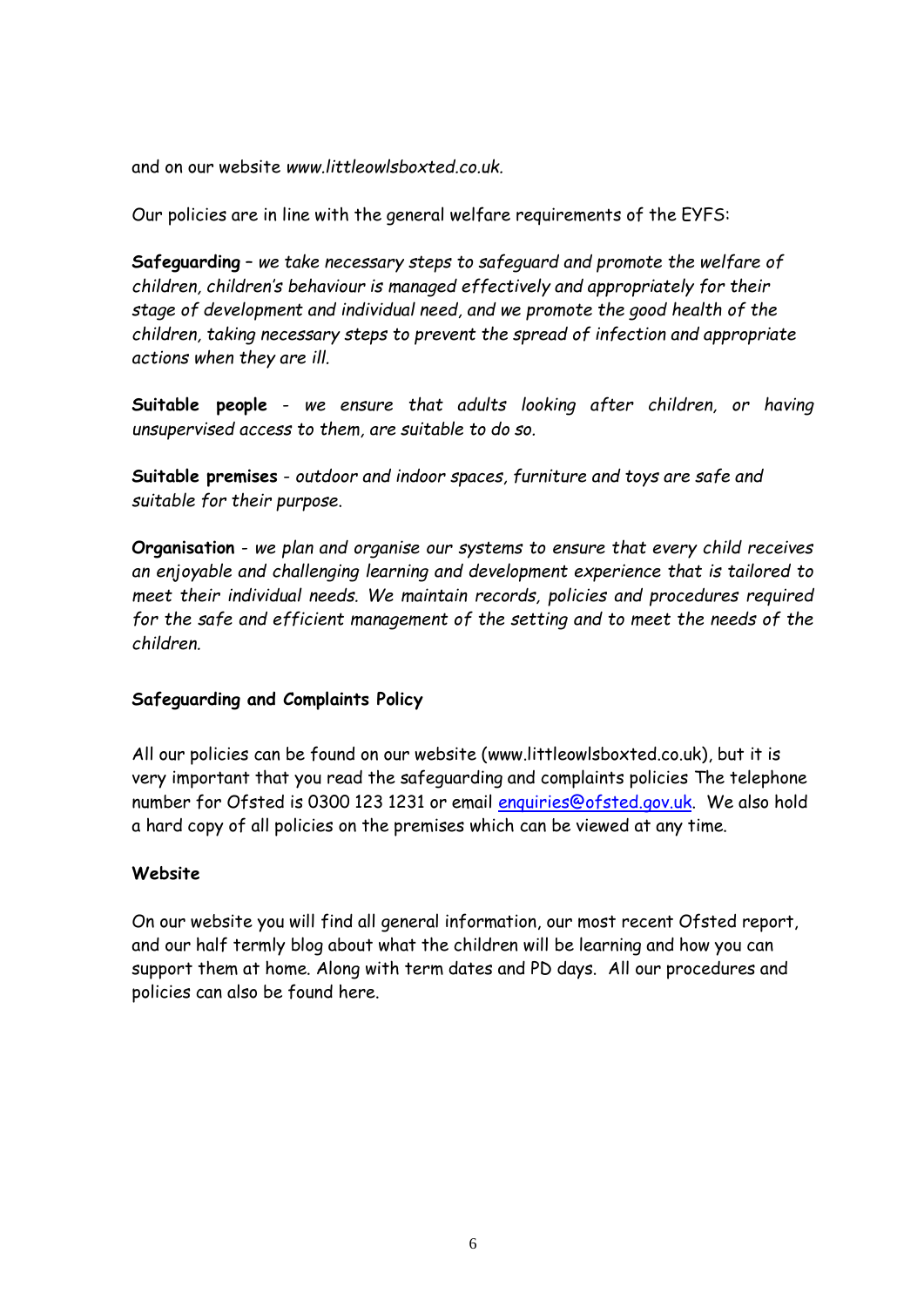# **Useful Information**

#### **Snack time**

During each session children are offered a drink and a snack. If your child has any special dietary needs, please let us know so we can accommodate these. Fresh drinking water is available throughout the session.We provide a snack of a variety of fruit, vegetables and cheese, various types of bread or crackers. We encourage the children to become independent during snack time, so they will be encouraged to pour their own drinks. We introduce children to foods from cultures other than their own and promote understanding of healthy eating practices. Snack time is an important part of the session, as it develops personal, emotional and social skills in a relaxed setting and is a good time to extend language and communication skills.

#### **Lunch**

We are not able to provide lunch, so a lunch box should be brought from home. Please ensure that the lunch you provide helps us to promote healthy eating and good oral health. We do not allow sweets in lunch boxes, and would prefer only one snack bar, amongst other choices such as cheese, yogurt and fruit. We would prefer additional drinks to be water rather than juice where possible and please do not send in fizzy drinks. We always encourage the children to eat savoury items first, and will usually leave any uneaten food in the box so that you can see what has been eaten.

#### **Collection**

Parents are asked to collect their children promptly and to advise us if someone other than yourself is collecting your child. You will be asked for details of the person collecting and a password. We have procedures in place to make sure that any uncollected child is cared for safely either until he/she is collected or other arrangements have been made.

#### **Clothing**

Many activities are very messy so please dress your child in clothes which you won't mind getting dirty. We have a range of Little Owls sweatshirts and t-shirts available to buy. We do not aim to make a profit from sales of these items, just to cover the cost. They provide an ideal way of making sure your child's good clothes do not come home covered in glue or paint! Please ensure you supply plenty of spare clothes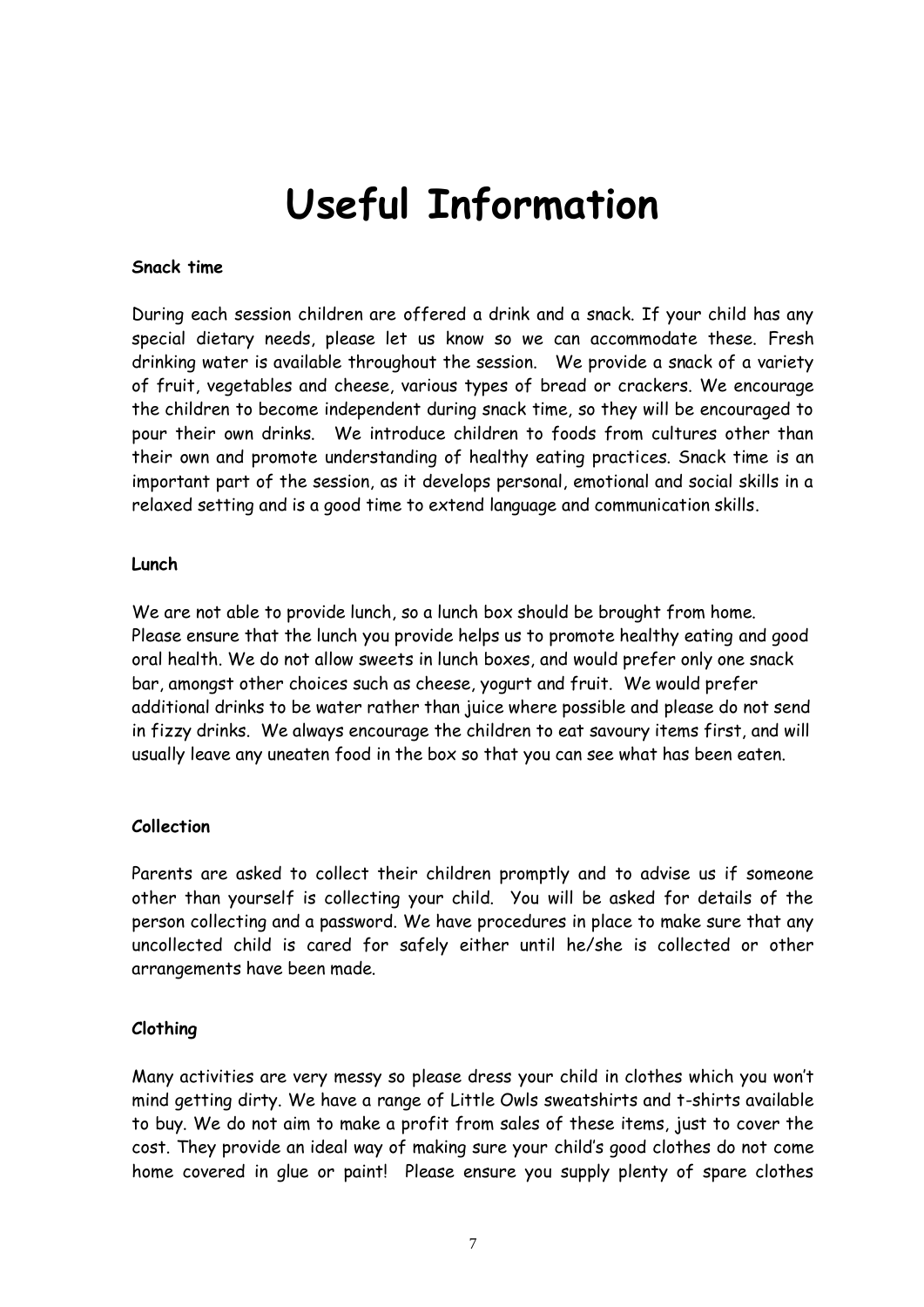during each session and please check regularly that your child has not grown out of these.

In winter, a warm coat and wellington boots are essential and in summer, a sun hat and clothing which protects the skin. It is parent/carer responsibility to apply suncream at the beginning of their child's session. We will top this up throughout the day as required. Children have access to the outdoors throughout each session, so outdoor wear is essential. **All items of clothing should be clearly named**. Please do not let your child wear jewellery to preschool – necklaces can cause problems if they become caught in toys and all jewellery is liable to go missing and be hard to find. If ears are pierced, studs only should be worn for preschool.

#### **Forest School**

At some point during your child's preschool journey, they will be invited to attend our Forest School sessions. It will be essential to provide appropriate clothing as listed in the information that will be given at the time.

#### **Accidents**

In case of serious accident or emergency you will be contacted immediately. All minor accidents will be dealt with by first aid trained preschool staff and the incident noted in the accident book which you will be asked to sign, when you collect your child.

#### **Illness**

Please do not bring your child to preschool if he/she is unwell. It's likely he/she will not enjoy or benefit from the session. If your child has suffered from vomiting or diarrhoea, please keep him/her away from preschool for 48 hours.

#### **Teaching**

All our planning is led by the needs and interests of individual children, and practitioners aim to challenge and encourage children whatever their stage of development. We believe that developing good communication skills, confidence and independence are the most important foundations for the children to go on and fulfil their potential. For this reason, we place a great deal of emphasis on talking to and listening to the children in a variety of situations and on encouraging them to take responsibility for their own needs, appropriate to their age and stage of development.